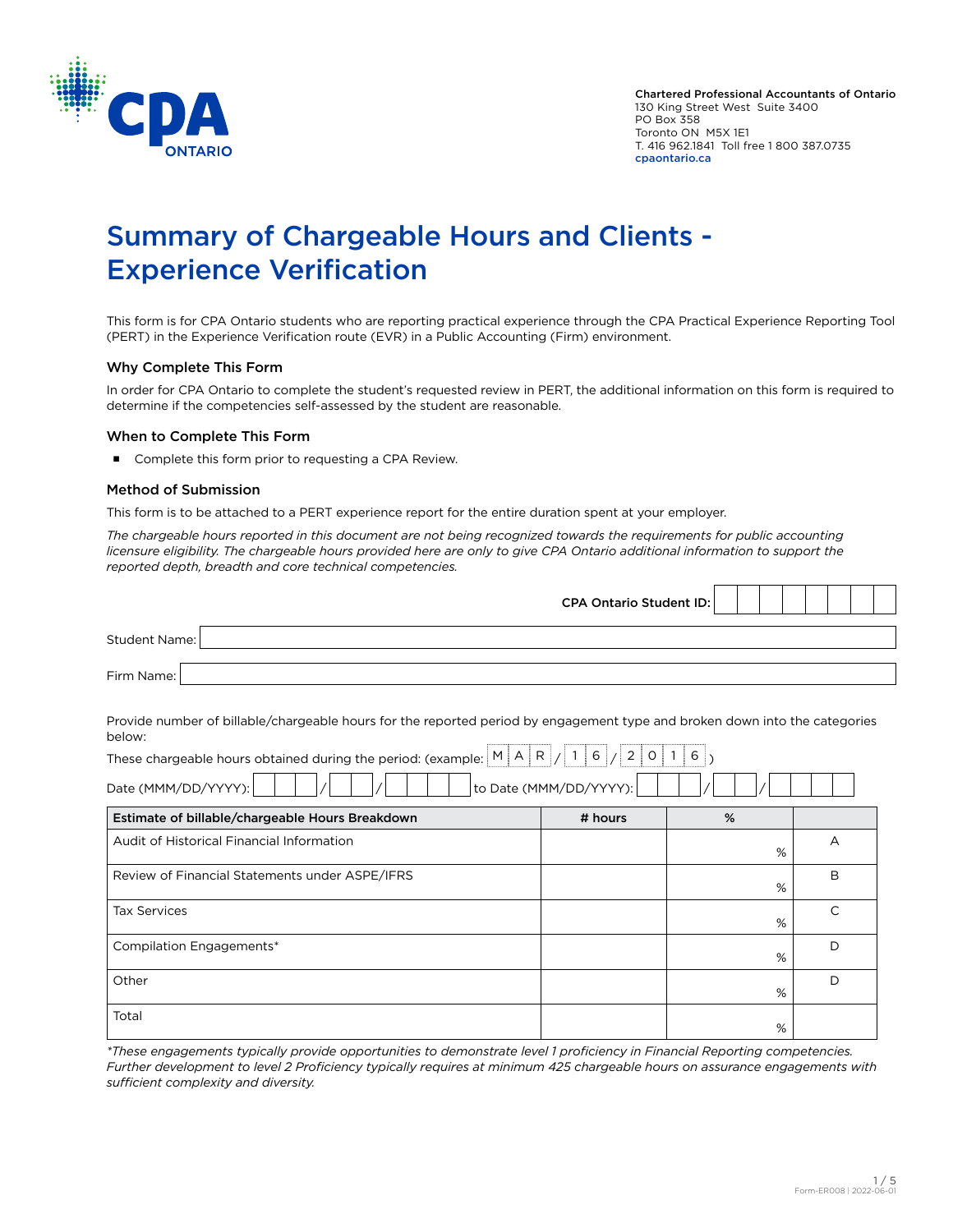

| <b>CPA Ontario Student ID:</b> |  |  |  |  |
|--------------------------------|--|--|--|--|

Detailed information regarding Engagements:

# A. Audit Breakdown (if applicable)

| Top 5 biggest audit clients -<br>majority of where you have spent<br>your time | Substantive testing-based audit<br>approach or Combined (i.e. -<br>some substantive and some<br>internal controls reliance) | Type of business (Industry) | Estimate of billable/<br>chargeable Hours |
|--------------------------------------------------------------------------------|-----------------------------------------------------------------------------------------------------------------------------|-----------------------------|-------------------------------------------|
|                                                                                |                                                                                                                             |                             |                                           |
| 2                                                                              |                                                                                                                             |                             |                                           |
| 3                                                                              |                                                                                                                             |                             |                                           |
| 4                                                                              |                                                                                                                             |                             |                                           |
| 5                                                                              |                                                                                                                             |                             |                                           |
| All other audits - No. of clients:                                             |                                                                                                                             |                             |                                           |
|                                                                                | <b>Total Audit Hours for CPA students</b>                                                                                   | A                           |                                           |

### B. Review Hours Breakdown (if applicable)

| Top 5 biggest review clients -<br>majority of where you have spent<br>your time | Type of business (Industry)                | Estimate of billable/<br>chargeable Hours |
|---------------------------------------------------------------------------------|--------------------------------------------|-------------------------------------------|
|                                                                                 |                                            |                                           |
| 2                                                                               |                                            |                                           |
| 3                                                                               |                                            |                                           |
| 4                                                                               |                                            |                                           |
| 5                                                                               |                                            |                                           |
| All other reviews - No. of clients:                                             | <b>Chargeable Hours</b>                    |                                           |
|                                                                                 | <b>Total Review Hours for CPA students</b> | в                                         |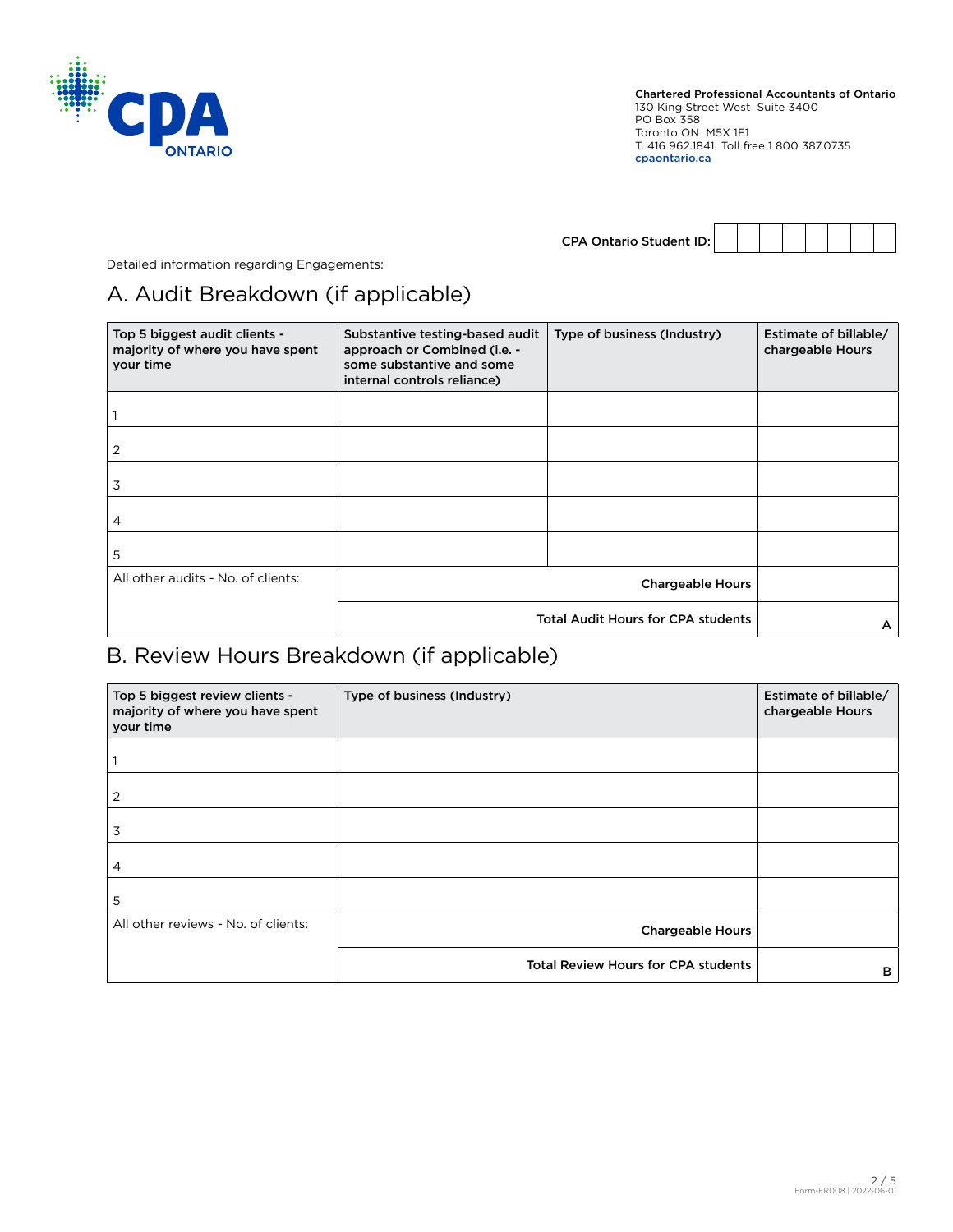

CPA Ontario Student ID:

### C. Breakdown of Tax Services

### % of Time Performing the below

| <b>Service Line Mix</b>                                               | % of time based on total<br>time spent on tax work |
|-----------------------------------------------------------------------|----------------------------------------------------|
| Canadian Corporate Tax Services (CCTS*)                               |                                                    |
| Personal Tax Services (PTS)                                           |                                                    |
| Other (SRED, Indirect tax, International Tax, Transfer Pricing, etc.) |                                                    |
| Total                                                                 |                                                    |

\* Total % of the corporations where tax services are provided whose financial statements are subsequently audited or reviewed:

### Breakdown % of time spent on Taxation Competencies:

| Income Tax Legislation and Research (TAX#1) |  |
|---------------------------------------------|--|
| Tax Compliance (TAX#2)                      |  |
| Tax Planning (TAX#3)                        |  |
| Total                                       |  |

*Please note a minimum of 500 chargeable hours is required to support a level 2 in each sub-competency area of Taxation.*

## D. Compilation Engagements and Other Chargeable Hours

Which of these "Other Chargeable Hours" services does your firm provide (if any):

- $\Box$  Outsourced accounting/controllership services
- Advisory services

 $\Box$  Risk management and controls

- $\Box$  Finance
- $\Box$  Consultancy
- $\Box$  Insolvency
- **D** Valuations

Please summarize your top 5-10 clients (in size and/or hours spent) in the chart on page 4. See example.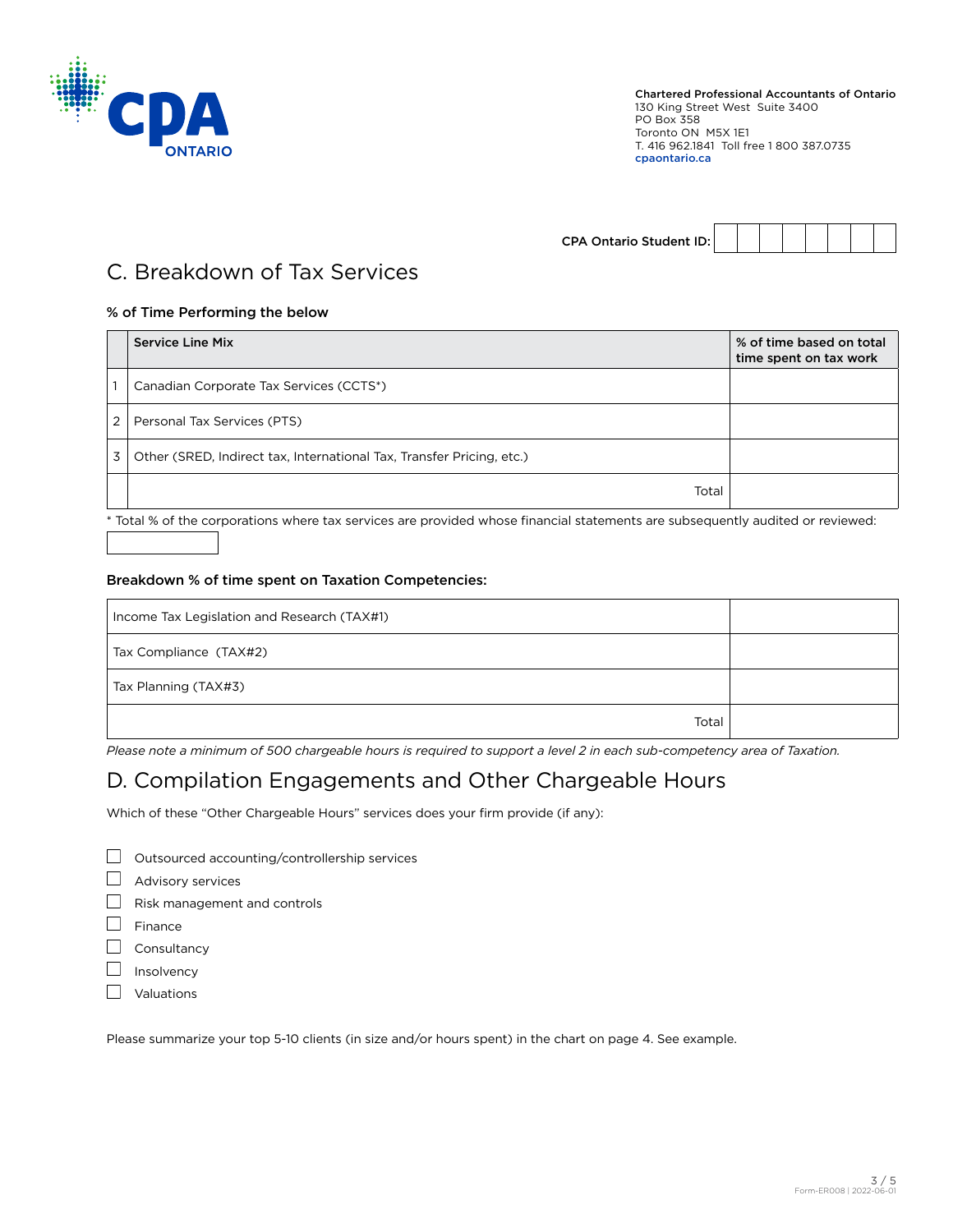

#### Chartered Professional Accountants of Ontario

130 King Street West Suite 3400 PO Box 358 Toronto ON M5X 1E1 T. 416 962.1841 Toll free 1 800 387.0735 cpaontario.ca

| Client | <b>Type of Service</b><br>Provided | Type of GAAP<br>applied | <b>Total Assets</b> | <b>Total Revenues</b> | Net Income<br>(Loss) | Estimated<br>Hours spent<br>on file | Industry      | <b>Note Disclosures</b>                         | <b>Complex Financial</b><br>statement line items                                                                                                                                                                                      | Are these<br>financial<br>statements<br>subsequently<br>audited/<br>reviewed by<br>another firm? |
|--------|------------------------------------|-------------------------|---------------------|-----------------------|----------------------|-------------------------------------|---------------|-------------------------------------------------|---------------------------------------------------------------------------------------------------------------------------------------------------------------------------------------------------------------------------------------|--------------------------------------------------------------------------------------------------|
| #1     | Compilation                        | ASPE                    | \$1,000,000         | \$4,000,000           | \$600,000            | 40                                  | Manufacturing | Yes - prepare<br>PP&E, inventory,<br>and policy | Inventory, Investments,<br>Long term debt, goodwill,<br>deferred revenue, share<br>compensation, foreign<br>exchange transactions,<br>business combinations,<br>restricted revenues,<br>restricted assets, leasehold<br>improvements. | $\mathsf{N}$                                                                                     |
|        |                                    |                         |                     |                       |                      |                                     |               |                                                 |                                                                                                                                                                                                                                       |                                                                                                  |
|        |                                    |                         |                     |                       |                      |                                     |               |                                                 |                                                                                                                                                                                                                                       |                                                                                                  |
|        |                                    |                         |                     |                       |                      |                                     |               |                                                 |                                                                                                                                                                                                                                       |                                                                                                  |
|        |                                    |                         |                     |                       |                      |                                     |               |                                                 |                                                                                                                                                                                                                                       |                                                                                                  |
|        |                                    |                         |                     |                       |                      |                                     |               |                                                 |                                                                                                                                                                                                                                       |                                                                                                  |
|        |                                    |                         |                     |                       |                      |                                     |               |                                                 |                                                                                                                                                                                                                                       |                                                                                                  |
|        |                                    |                         |                     |                       |                      |                                     |               |                                                 |                                                                                                                                                                                                                                       |                                                                                                  |
|        |                                    |                         |                     |                       |                      |                                     |               |                                                 |                                                                                                                                                                                                                                       |                                                                                                  |

Does your firm have contacts at other firms who perform assurance engagements and where you could be seconded to that firm to help with busy season? This will help gain your required assurance hours. You will need a minimum of 425 chargeable assurance hours gained over two busy seasons.